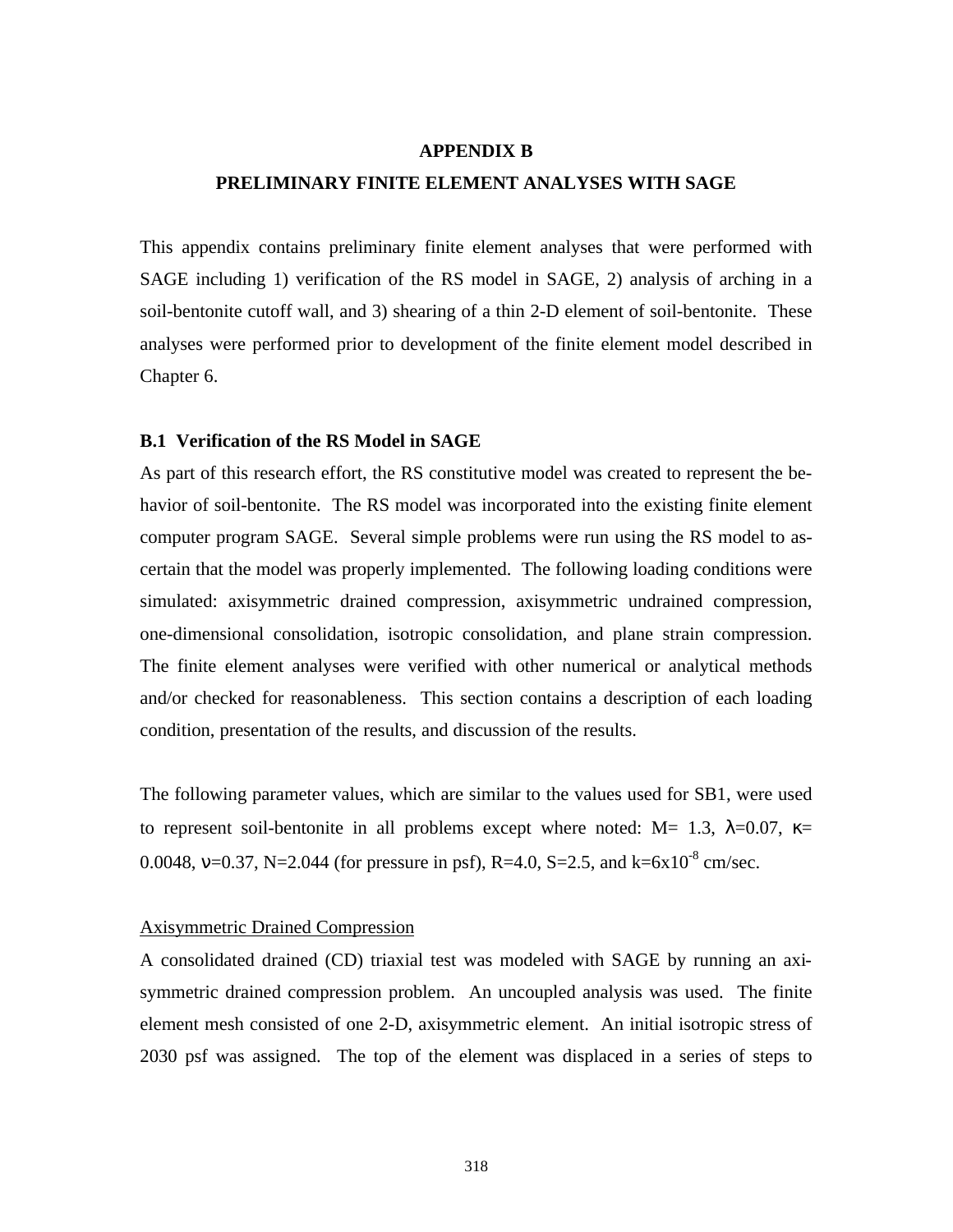simulated vertical loading. Each step was divided into a number of substeps. The analysis was refined by increasing the number of substeps and decreasing the allowable tolerances until the results converged on a solution. Convergence was achieved in 230 substeps and the following tolerances: 0.01 for displacement, 0.001 for residual forces, and 0.001 for stress integration.

The stress-strain results using SAGE are shown as open circles in Figure B.1. Theoretically, an axisymmetric test will have an effective stress path with a slope of 3:1 if the effective radial stress is constant, as in a CD test. According to critical state theory, as a soil approaches critical state, it should undergo unlimited distortional strains and zero volume change. The stress-strain curves in Figure B.1 exhibit these trend.

A coupled analysis performed with SAGE was also used to simulate the CD test. Zero initial pore pressures were assigned and drainage was allowed along the bottom of the element. Again, the top of the element was displaced in steps. The excess pore pressures were allowed to dissipate between each step. The results are the same as the uncoupled analysis. This verifies that, in the limiting case of complete drainage, the coupled analysis procedures in SAGE produce the correct results.

The results of the finite element analyses were verified with a spreadsheet written to simulate a CD compression test using the RS model. The spreadsheet uses a finite difference approach and assumes constant radial stress. The user inputs the RS model parameter values and the initial condition of the soil-bentonite. The user applies increments of mean effective stress, and the spreadsheet calculates the resulting stresses and strains. Convergence of the spreadsheet solution was achieved by increasing the number of increments until the results were constant. 250 increments were used in the converged solution. The results of the spreadsheet are shown in Figure B.1 by the solid line. The spreadsheet and SAGE give the same solution.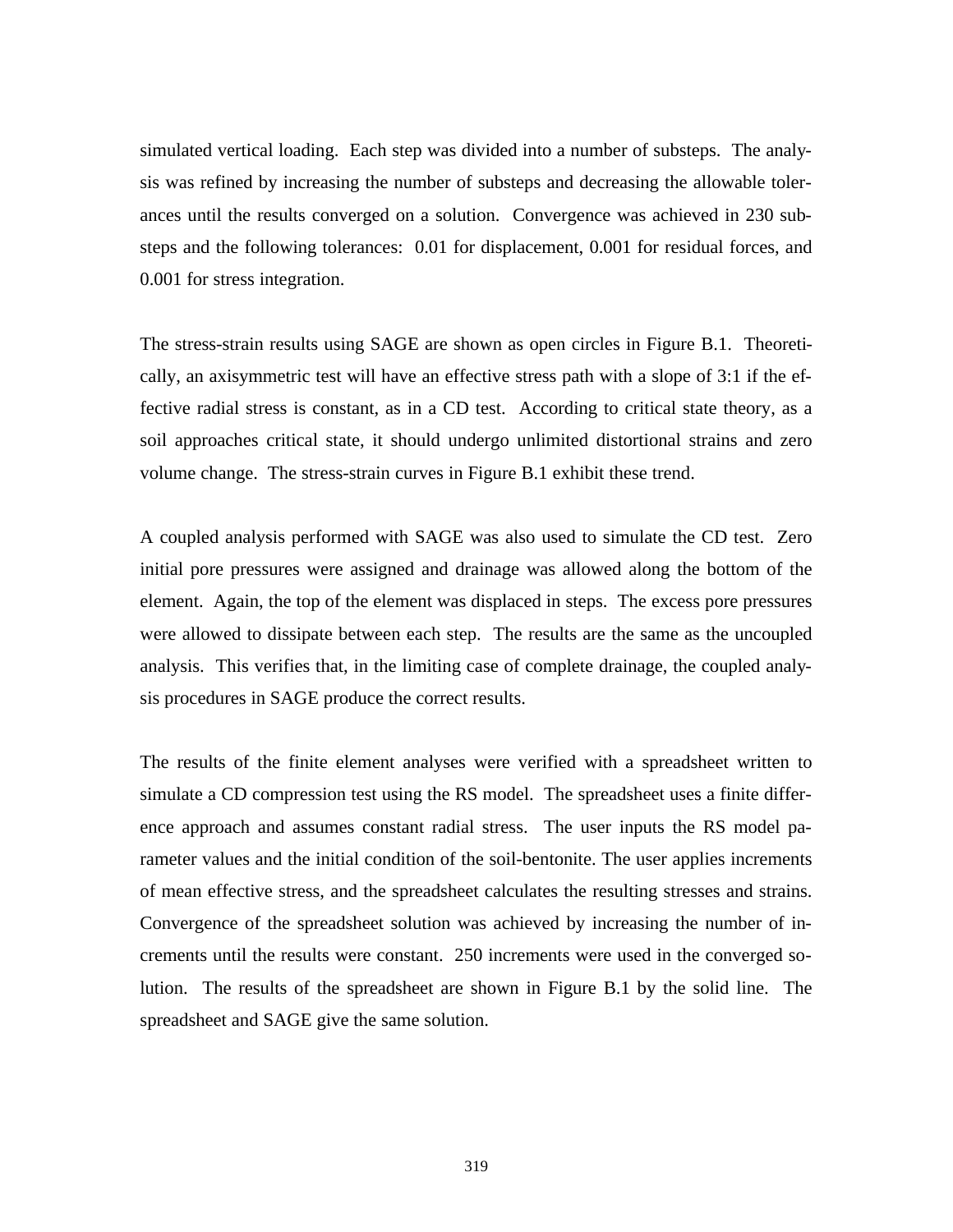### Axisymmetric Undrained Compression

A consolidated undrained (CU) triaxial test was modeled with SAGE by running an axisymmetric undrained compression problem. A coupled analysis was performed without drainage. An initial isotropic stress of 2430 psf was assigned. The nodes at the top of the mesh were displaced in a series of steps to simulate the undrained loading.

A finite element mesh of one 2-D element did not give realistic results. The stress stain response was too soft; i.e., the predicted strains were too great. A finite element mesh of four 2-D elements gave satisfactory results. In the one element problem, all of the nodes were specified with a no-flow boundary condition. In the four element problem, all of the exterior nodes were specified with a no-flow condition, but one node in the middle did not have a pore pressure constraint. Since the one element problem didn't work, it appears that SAGE will not give good results if all of the nodes in the mesh have a noflow constraint.

The converged results from SAGE are shown as open circles in Figure B.2. The stress path and two stress stain curves are shown. The effective stress path looks reasonable because it has a shape roughly similar to the yield surface. As the soil approaches critical state, the sample undergoes large axial strains at constant effective stress, as expected. For the effective stress path plotted, the pore pressures were verified by subtracting the difference between the effective stress path and the total stress path. The total stress path is not shown, but it has the same initial point as the effective stress path and rises at a 3:1 slope. The initial slope of the distortional stress versus axial strain curve was verified using the elastic parameters to estimate the undrained Young's modulus (Wood, 1990).

The finite element analyses were verified with a spreadsheet written to simulate a CU compression test using the RS model. The spreadsheet uses a finite difference approach. Constant radial stress and zero volume change are assumed. The converged results of the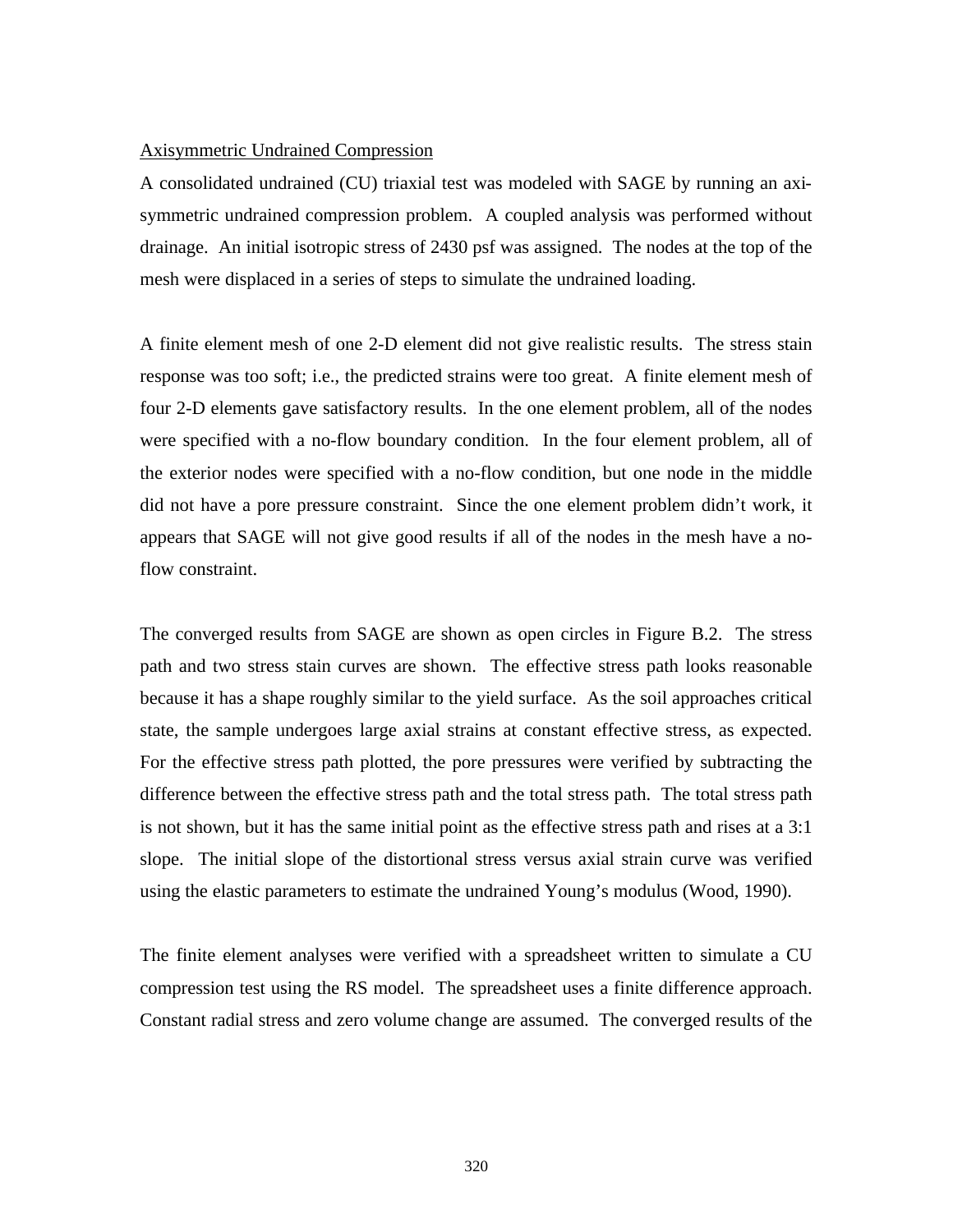spreadsheet are shown in Figure B.2 by the solid line. The spreadsheet and SAGE give the same solution.

## One-Dimensional Consolidation

A one-dimensional consolidation problem was modeled with SAGE. A one foot thick layer was used with an initial stress state that corresponds to roughly 100 feet of overburden. The water table was specified at the top of the layer. The average vertical effective stress in the layer was approximately  $12,000$  psf. An initial value of  $K_0$  was assumed. The layer was first loaded vertically using two increments of 1000 psf each. Next the layer was unloaded vertically by 1000 psf. A finite element mesh of 10 elements stacked in a column was used. Drainage was allowed at the top. The problem was set up to approximate a homogeneous layer with a constant coefficient of volume change so that the results could be compared to Terzaghi's consolidation theory.

The theoretical effective stress path for one-dimensional loading is a straight line from the origin due to a constant ratio of horizontal to vertical effective stress. The theoretical value of the slope of the stress path can be determined from the condition of no lateral strain (Wood 1990; Kutter and Sathialingam 1992). If the elastic strains are neglected (assuming they are much smaller than the plastic strains),  $K_0$  is a function of the M and S parameter values for the RS model. For SB1  $(M=1.3$  and S=2.5), the RS model predicts a  $K_0$  value of 0.76. This corresponds to an effective stress path with a slope of 0.28.

The stress-strain results from SAGE are shown in Figure B.3. The initial  $K_0$  value that is assumed for the initial stress state in SAGE greatly affects the stress-strain outcome. The results are shown for initial  $K_0$  values of 0.57 and 0.76. These values were used because 0.57 is the value that was measured in the lab for SB1 and 0.76 is the theoretical value predicted by the RS model for SB1. Using an initial value of  $K_0$  equal to 0.76, the SAGE results match the theoretical prediction. The stress path continues at a constant slope and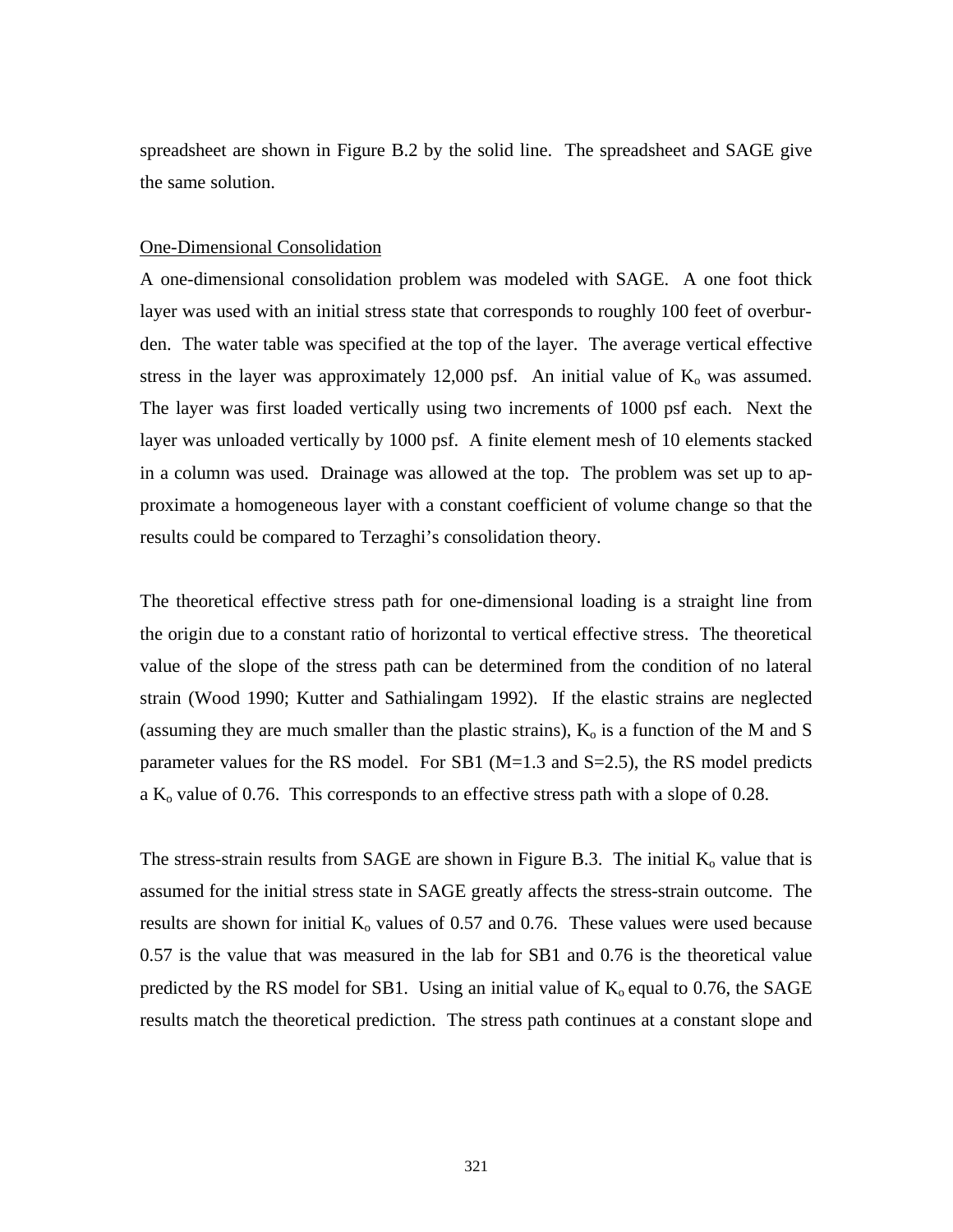$K_0$  remains essentially constant. For an initial value of  $K_0$  equal to 0.57, the stress path veers towards the theoretical curve.

The void ratio versus vertical effective stress is also shown in Figure B.3. The SAGE output using an initial  $K_0$  value of 0.76 matches the theory. The theoretical curve can be determined from the RS parameter values and the  $K_0$  value that corresponds to 1-D consolidation. When the soil is under virgin loading, it consolidates according to the consolidation coefficient lambda ( $\lambda$ ) for both 1-D and isotropic consolidation (Wood 1990). It can also be seen from this graph that when the layer is unloaded, the soil rebounds according to the unload/reload coefficient kappa  $(\kappa)$ . If an initial K<sub>o</sub> value of 0.57 is used, the stress-strain curve does not match the RS theory. The void ratio corresponding to this stress path is lower, which agrees with the model's theory; the stress state corresponds to a larger yield surface and consequently the void ratio is lower.

The SAGE time-deformation results for the first applied load (initial  $K_0=0.76$ ) are presented in Figure B.4. The consolidation ratio,  $U_z$ , throughout the layer is shown for several different times. The distance from the top of the layer is represented by the variable z and the variable H represents the height of the layer. The SAGE results were compared with Terzaghi's consolidation theory by estimating a value of  $c_v$  for the soil-bentonite. A coefficient of volume change,  $m_v$ , of  $4.0x10^{-6}$  1/psf was estimated from the void ratio versus vertical effective stress curve for the stress range that was experienced. A coefficient of consolidation,  $c_v$ , of 0.681 ft<sup>2</sup>/day was calculated. Two of the steps from SAGE, labeled in the figure, correspond to time factors, T=0.10 and T=0.78. The closed form solution by Terzaghi for  $T=0.10$  and  $T=0.8$  are also shown in the figure by the dotted lines (Taylor 1948). The results from SAGE are consistent with the theoretical solution.

The average consolidation ratio for the whole layer is also shown versus time in Figure B.4. The SAGE output for average consolidation was compared to the theoretical closed form solution (Taylor 1948) at 20%, 50%, and 90% consolidation. The estimated  $c_v$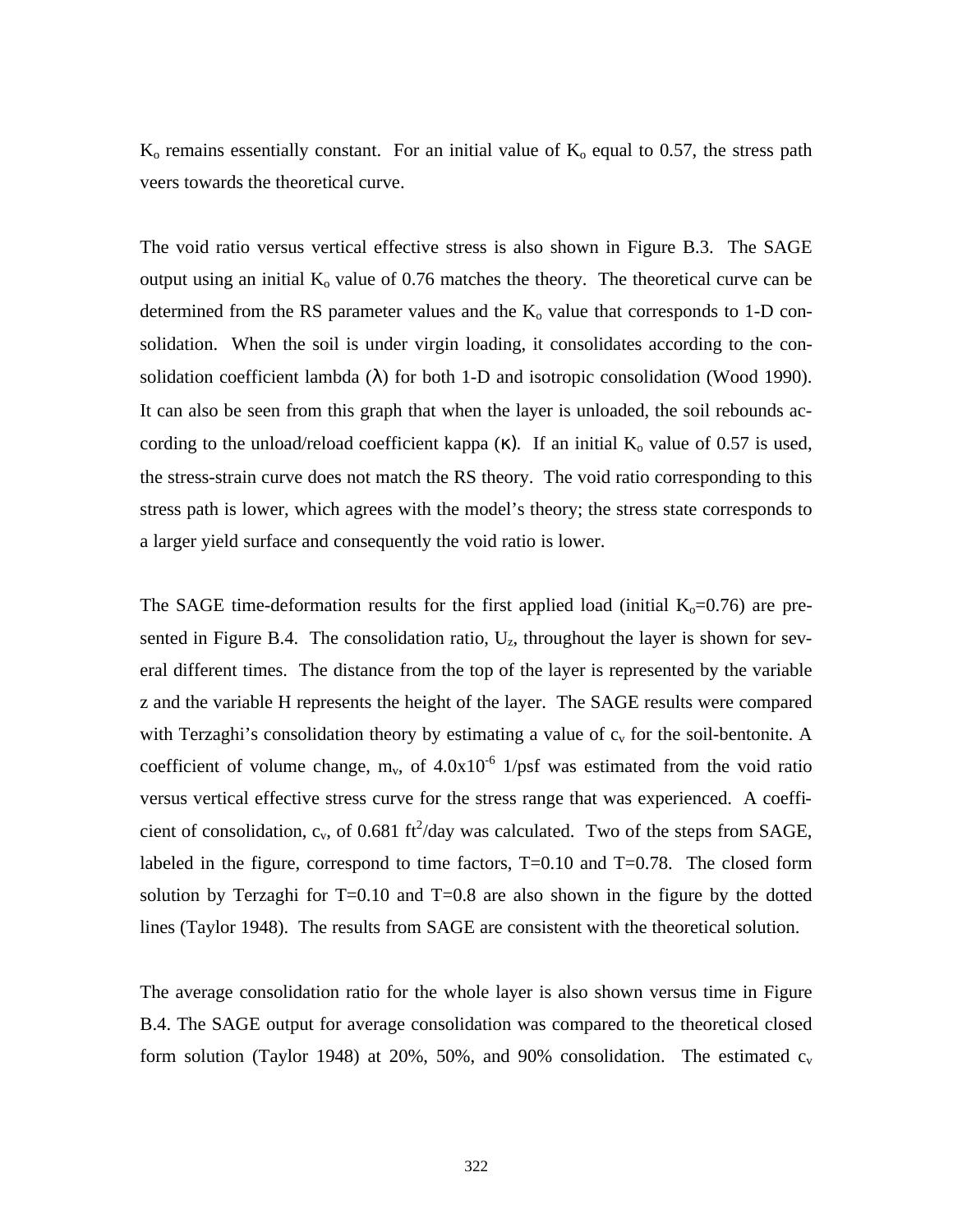value was used to convert the theoretical solution from time factor to time. The theoretical values are shown in the figure with the open circles. The analytical and theoretical results are consistent.

#### Isotropic Consolidation

An isotropic consolidation problem was modeled with SAGE. A one foot thick layer of soil-bentonite was loaded isotropically. The layer was assigned a homogeneous isotropic stress of 10,000 psf, which corresponds to roughly 80 feet of overburden. The layer was then loaded isotropically in two increments of 2000 psf. The pore pressures were allowed to fully dissipate between loads. A finite element mesh of 10 axisymmetric elements stacked in a column was used. Drainage was allowed at the top.

The stress-strain results are shown as open circles in Figure B.5. The theoretical predictions are shown in the figure by the thick solid lines. The theoretical stress path for isotropic consolidation should follow along the mean effective stress axis. Theoretically, the void ratio should decrease according to the parameter lambda, which relates the void ratio and the mean effective stress. The SAGE output matches the theory. The dimensionless pore pressure data is not presented, as it is the same as the 1-D results.

### Plane Strain Compression

Plane strain compression problems were modeled with SAGE assuming normally consolidated and overconsolidated samples of soil-bentonite. Uncoupled analyses were performed. The finite element mesh consisted of one 2-D element with beam elements on either side. These problems were run because they were used to verify the Modified Cam Clay model during the original coding of SAGE (Morrison 1995).

The constitutive model parameter values used by Morrison (except R and S) were used for these problems to compare results. The parameter values are listed as follows: M=0.882,  $\lambda$ =0.088,  $\kappa$ =0.031, v=0.36, N=2.36, R=various, S=various.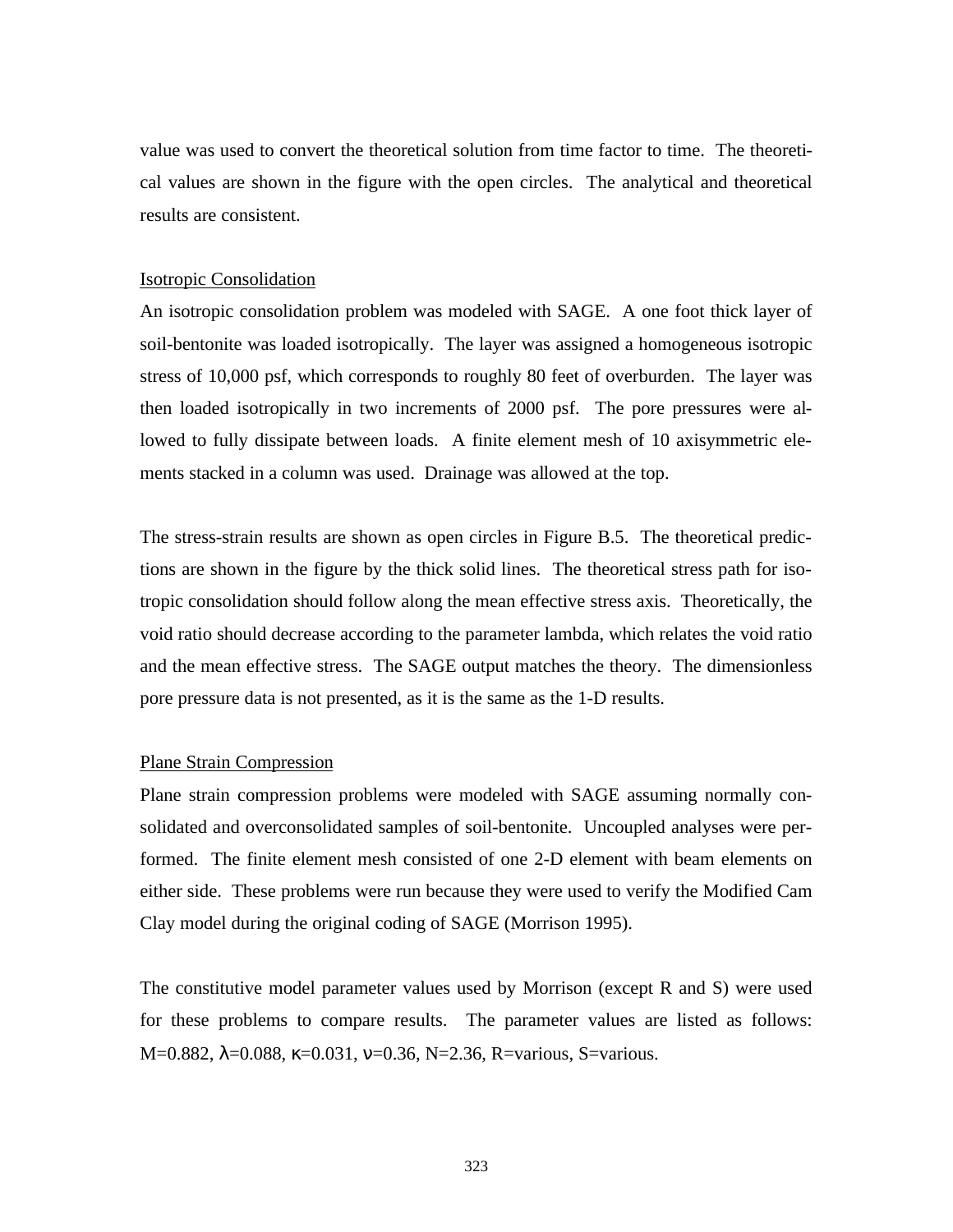## *Normally Consolidated Bentonite*

The following loading sequence was used for plane strain compression on normally consolidated soil-bentonite. The sequence is described by Morrison (1995) in greater detail. An initial isotropic stress of 50 psf was assigned. Next 450 psf was applied in the vertical and horizontal directions. The load is not isotropic because the load in the out-of-plane direction cannot be specified in plane strain analysis. Next the top of the mesh was displaced vertically downward to simulate vertical compression. The mesh was displaced until the soil-bentonite reached critical state.

Various R and S parameters were used. The RS model becomes the same as the Modified Cam Clay model when R and S are equal to 2. Numerical difficulties arise if the parameters are exactly equal to 2; however, the problem was run with  $R=2.01$  and  $S=2.01$ in order to compare with the Modified Cam Clay model. The problem was also run with  $R=4.0$  and  $S=2.01$ .

The results in Figure B.6 show that the Modified Cam Clay and RS model give the same results if R=2.01 and S=2.01, as expected. These results are similar to those reported by Morrison (1995). The figure also shows the results of the RS model if  $R=4.0$  and  $S=2.01$ . The stress path is the same, but there is more volume change if  $R=4.0$  as shown in the plot of void ratio versus mean effective stress. This is consistent with the model's theory. The parameter R is related to the distance between the isotropic consolidation line and the critical state line. The critical state line in the p'-q space is the same for any value of R for a given value of M. However, the critical state line in the void ratio versus p' space is a function of R. The critical state lines for  $R=2$  and  $R=4$  are shown on the figure. As the value of the parameter R increases, for a given value of mean effective stress, the void ratio must be lower at critical state.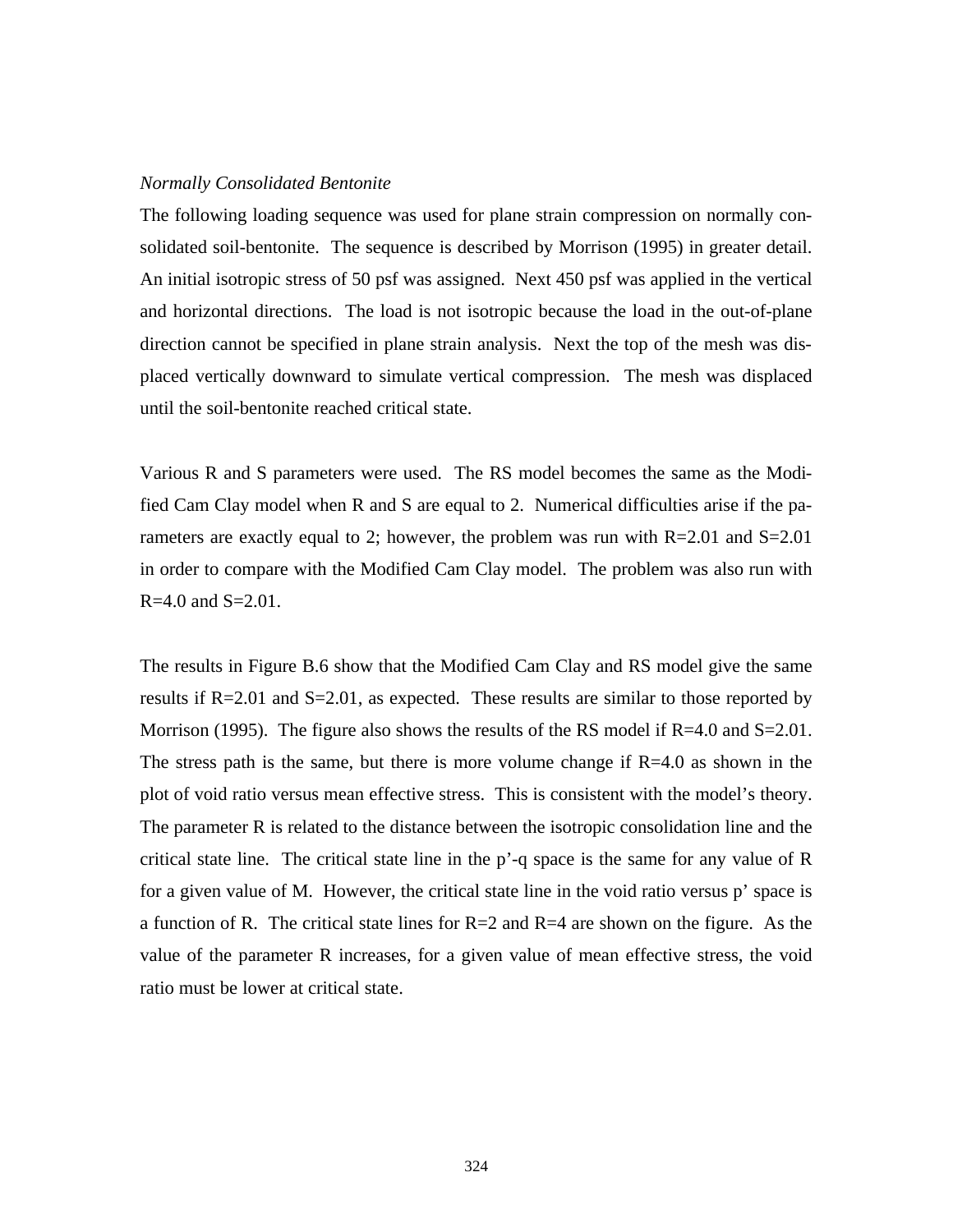## *Overconsolidated Soil-Bentonite*

Plane strain compression was also run on overconsolidated soil-bentonite. The overconsolidation was created by loading and unloading the sample in several steps. The following loading sequence was used as described by Morrison (1995). An initial isotropic stress of 50 psf was assigned. A pressure of 3950 psf was applied in the vertical and horizontal directions. Next 3500 psf was removed in the vertical and horizontal directions. After unloading, the top of the mesh was displaced until the soil-bentonite reached critical state.

The results are shown in Figure B.7. The yield surface created from the initial loading to 4000 psf vertical stress is shown. During the unloading, the specimen rebounds and travels inside the yield surface. Due to the plane strain condition, the out-of-plane stress remains large with respect to the vertical and horizontal, and the distortional stress increases during unloading. Eventually, the sample yields at the left of the critical state line during unloading at point A in the enlargement. Also during the unloading, the void ratio travels along the unload/reload curve (url) shown in the void ratio versus mean effective stress graph. This url is associated with the yield surface shown in the p-q graph. During subsequent vertical loading, the distortional stress first reduces slightly and then increases as the vertical stress becomes greater than the out-of-plane stress. The sample intersects the yield surface again just after point B in the enlargement. The sample then approaches critical state at point C. The results appear reasonable given the model's theory.

## **Conclusions**

The RS model produced reasonable and verifiable results using SAGE. The following situations were tested: coupled analysis, uncoupled analysis, 1-D consolidation, isotropic consolidation, plane strain conditions, axisymmetric conditions, overconsolidated stress states, and normally consolidated stress states. The model was shown to behave the same as the Modified Cam Clay model if  $R=2.01$  and  $S=2.01$ , as intended. The stress-strain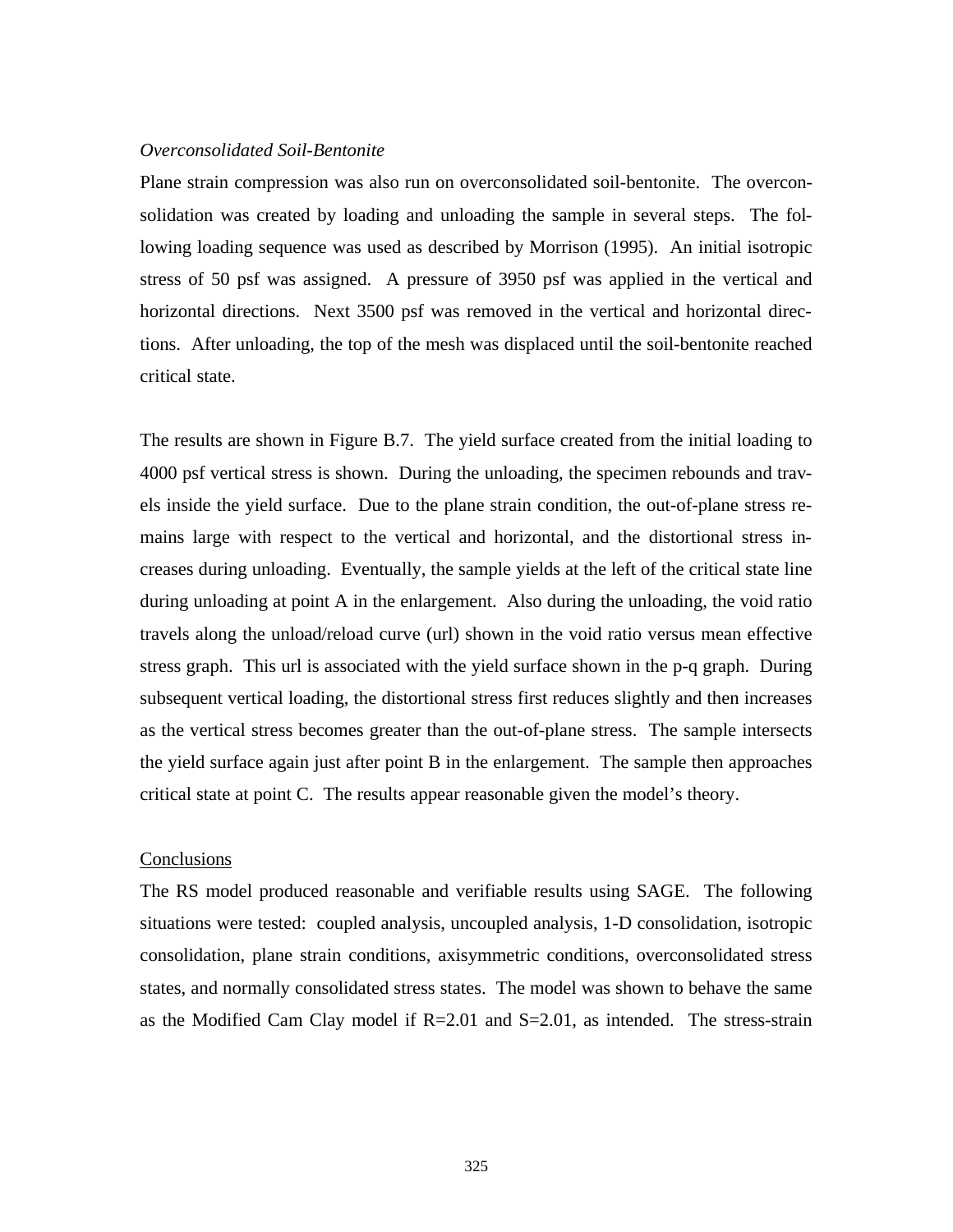and consolidation behavior of the RS model in SAGE is consistent with the model's theory, and the model performs as intended in SAGE.

# **B.2 Analysis of Arching in a Soil-Bentonite Cutoff Wall**

A finite element analysis to simulate arching theory in a soil-bentonite cutoff wall was performed. The arching theory is described in more detail in Section 2.3. A 10 foot deep and 5 foot wide trench was analyzed. The trench walls were fixed in the lateral direction, as assumed in arching theory. Five columns of 2-D elements were used to represent soilbentonite backfill. Interface elements were used at the trench walls to represent filter cake. The RS model was used to represent the soil-bentonite and properties from soilbentonite mixture SB1 were used. An interface element described in the sage manual that uses an elastic hyperbolic relationship between shear stress and displacement was used. Properties for the interface were found from direct shear tests on filter cakes from a related research project performed by Laura Henry, who was a graduate research assistant at Virginia Tech at the time. Plots of shear stress versus displacement were used to find properties that were a good fit with tests that were run at four different normal stresses.

The soil-bentonite backfill was assumed to be in place in the trench with an assumed initial stress state. The initial effective vertical stress was assumed to be very low and constant with depth. Excess pore pressures were assigned equal to the total weight of the soil-bentonite minus the vertical effective stress. Horizontal effective stresses were assumed to be equal to the vertical effective stresses. The excess pore pressure were allowed to dissipate with time during the analyses. The initial and final effective vertical stress distribution in the center of the trench is shown in Figure B.8a. Geostatic stresses are also shown. The initial and final pore pressures are shown in Figure B.8b. Hydrostatic pressures are also shown. The final effective vertical stresses calculated with SAGE are compared to arching theory and geostatic stresses in Figure B.8a. The final displaced mesh is shown in Figure B.10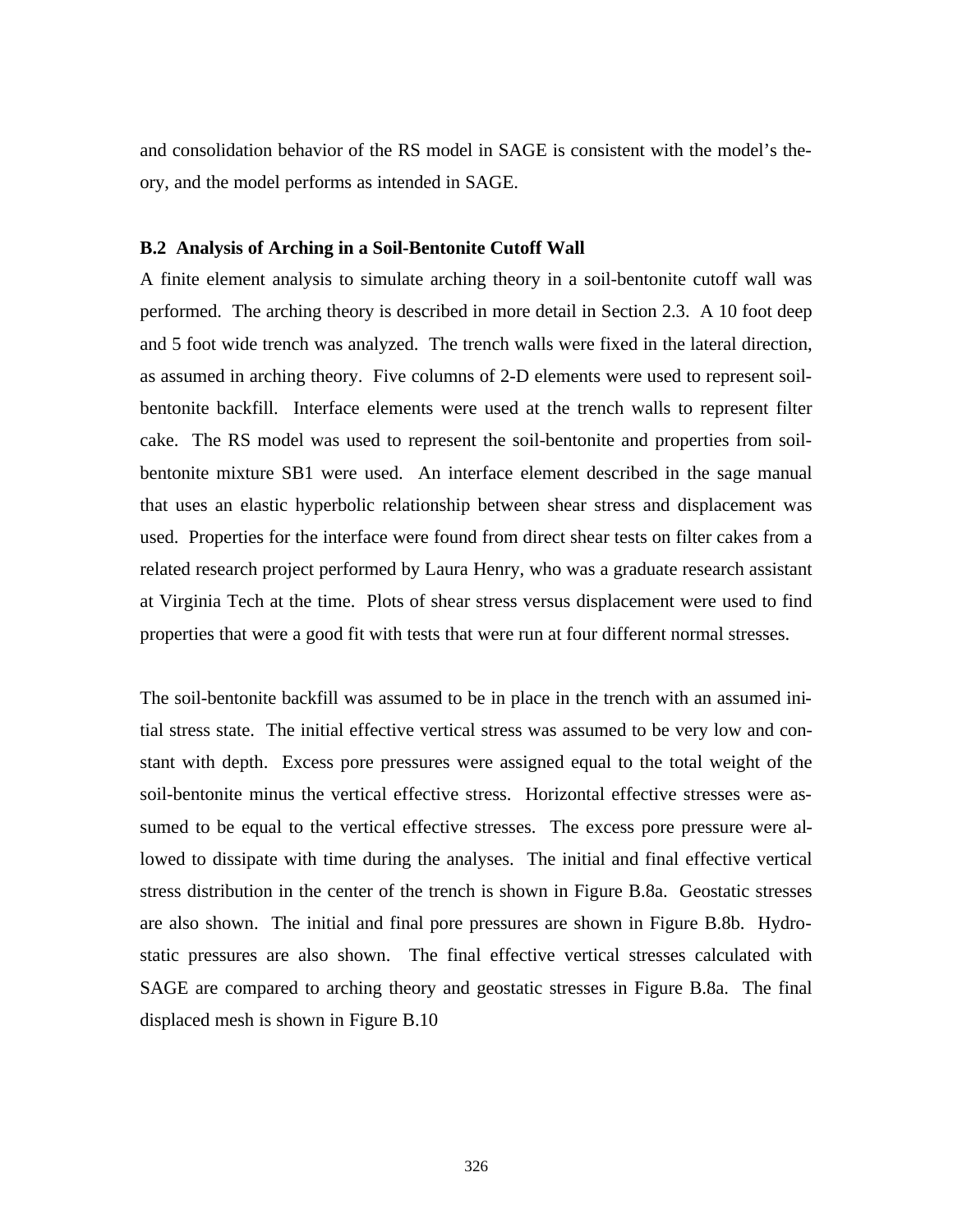The results indicate the following: a) over time, the pore pressures dissipate and reach hydrostatic conditions, b) vertical effective stresses in the center of the trench approximate stresses predicting using arching theory, c) the trend of settlement in the trench approximate the trend assumed for arching theory, i.e. there is very little deformation at the trench walls and the most settlement occurs in the center of the trench.

The analyses show that arching theory can be simulated using finite element analyses with SAGE, and that dissipation of initial excess pore pressures that exist in the soilbentonite backfill can be modeled.

## **B.3 Shearing of a Thin 2-D Element of Soil-Bentonite**

One element problems were run with SAGE on a thin 2-D soil-bentonite element to observe the deformation behavior of long, thin elements. An eight-noded element was used. One long side of the element was pinned and the other long side of the element was displaced in increments to simulate simple shear. It was found that thin elements with aspect ratios of 1:20 were well behaved in shear, and showed reasonable stress-strain behavior. Element with aspect ratios of 1:5 were also tested in shear and showed reasonable stress strain behavior. Stress-strain results of the elements with 1:5 and 1:20 aspect ratios are shown in Figure B.10.

The SAGE analysis of a long thin 2-D element of soil-bentonite in simple shear is compared with data of a direct simple shear test on a filter cake (Henry et al. 1998). The figure shows that the SAGE analysis is a reasonable approximation of the shearing of the filter cake.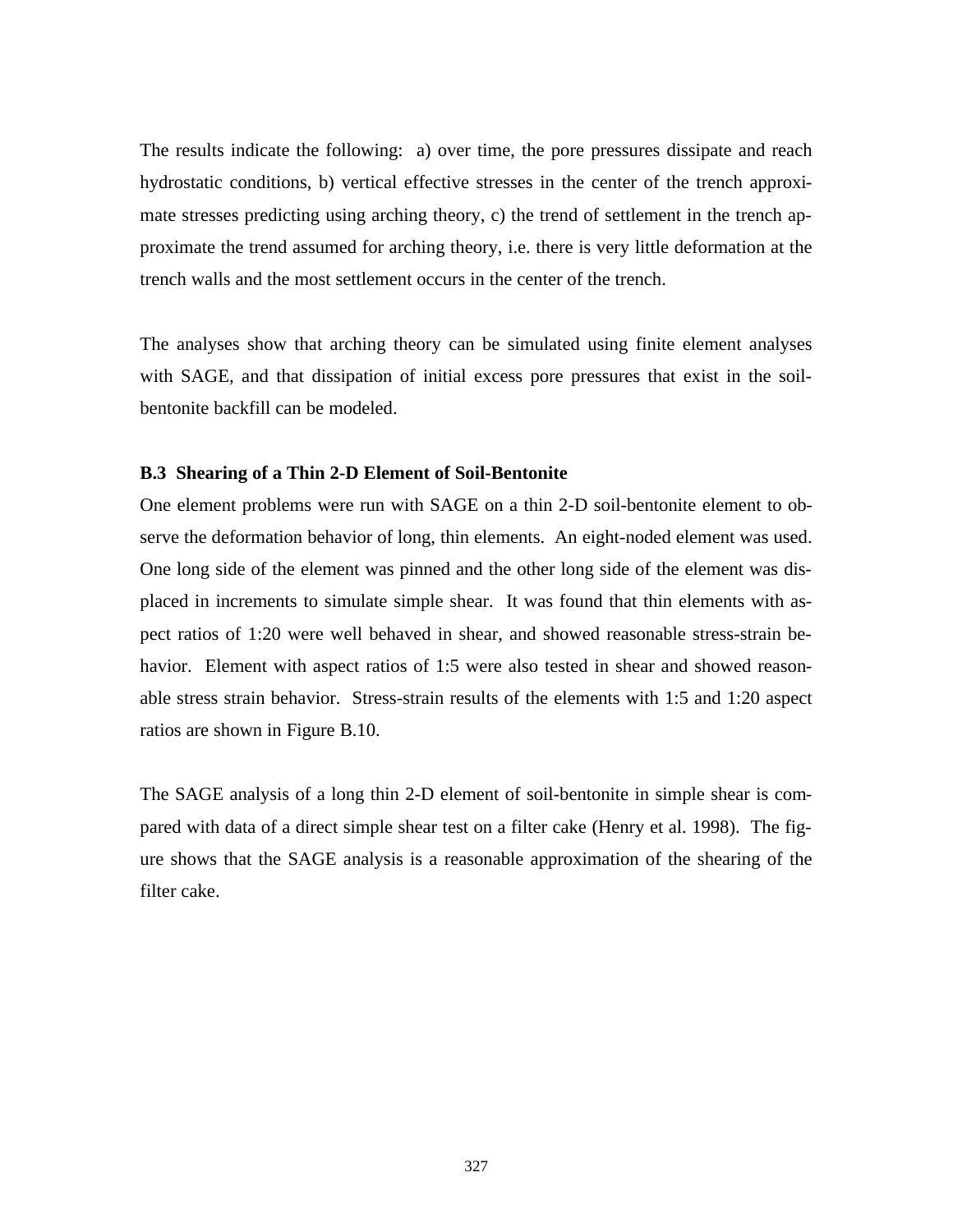

Figure B.1 Numerical Modeling of a CD Triaxial Test Using the RS Model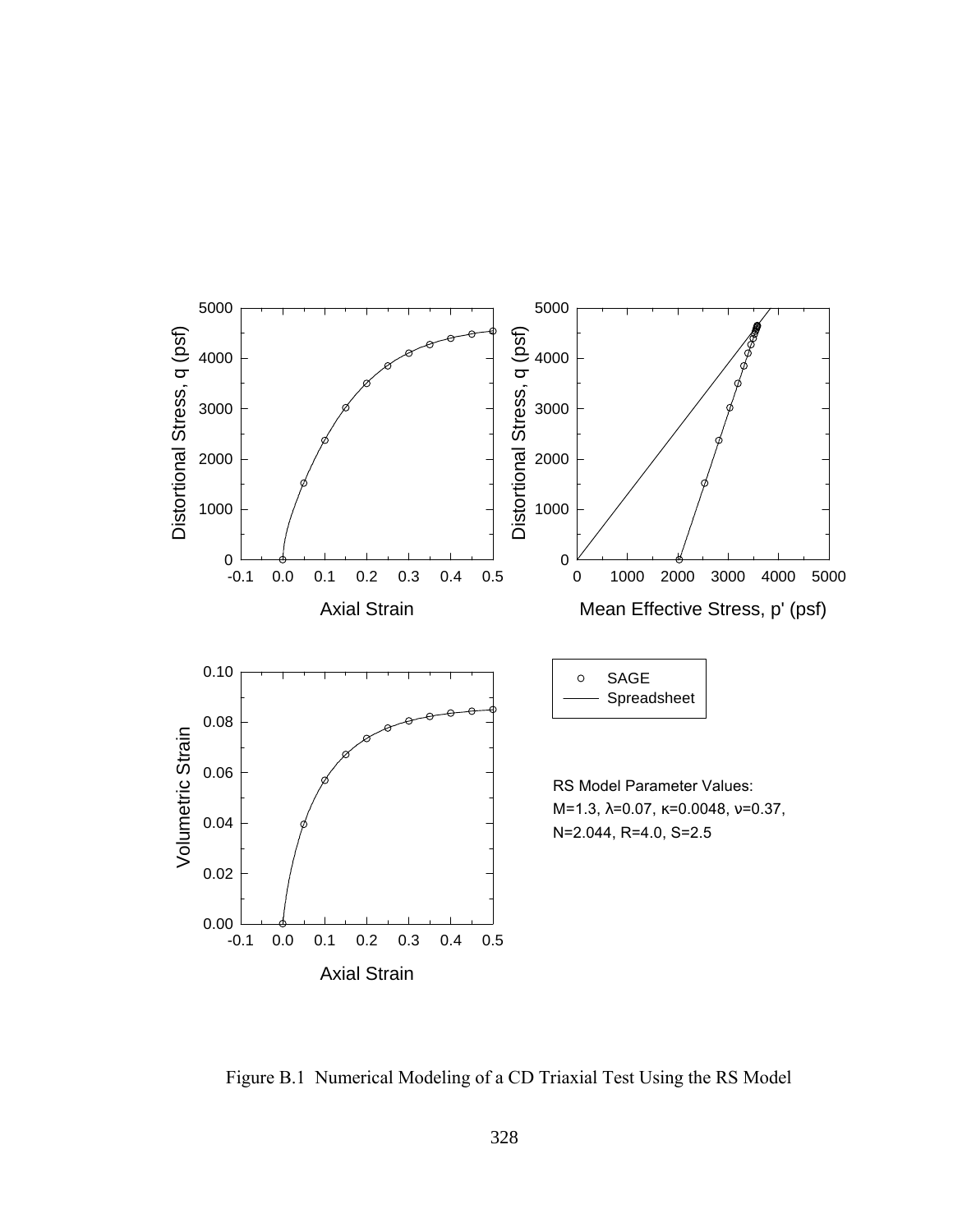

Figure B.2 Numerical Modeling of a CU Triaxial Test Using the RS Model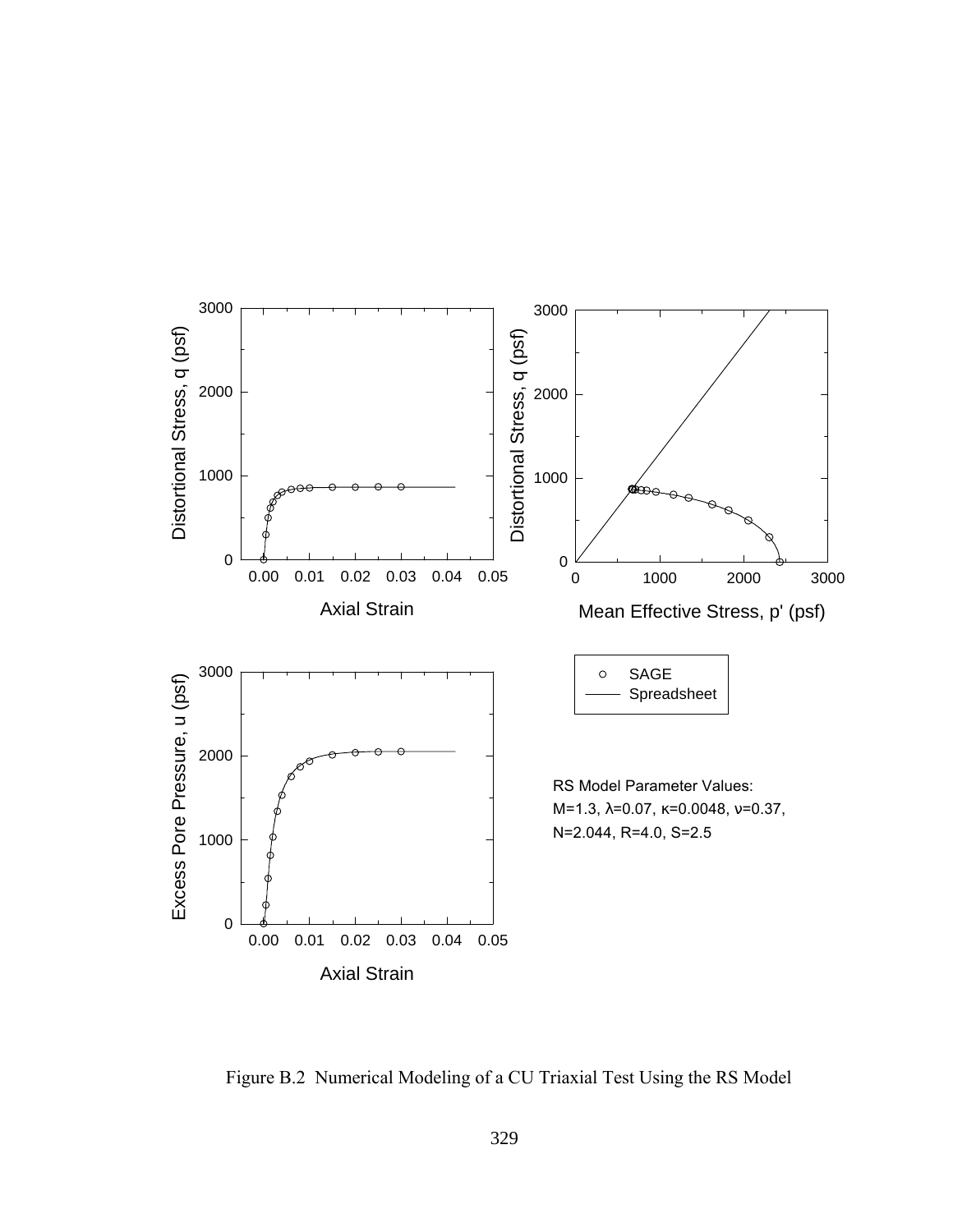

Figure B.3 Stress-Strain Predictions of a One-Dimensional Consolidation Test Using the RS Model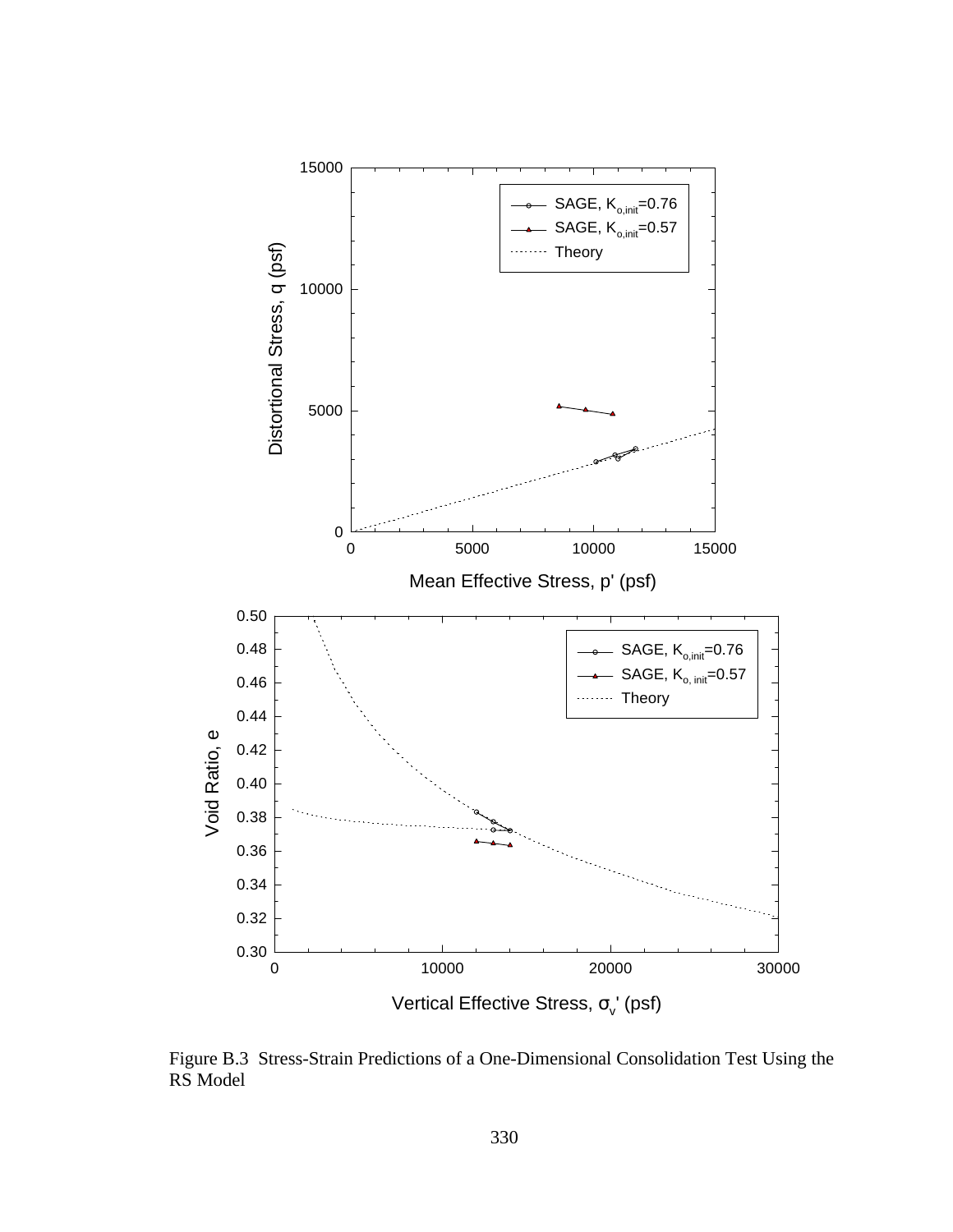

Figure B.4 Settlement versus Time Predictions of a One-Dimensional Consolidation Test Using the RS Model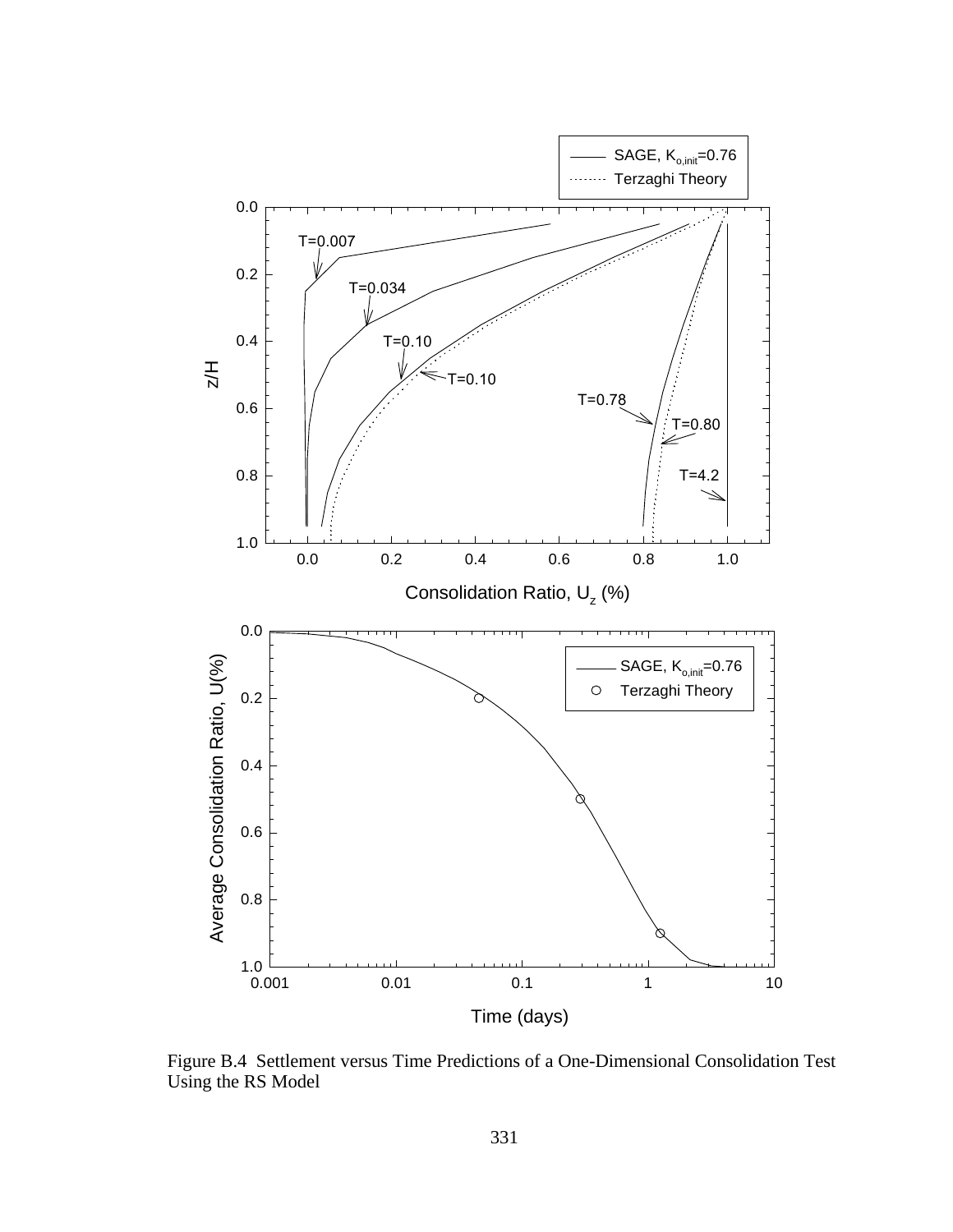

Figure B.5 Numerical Modeling of an Isotropic Consolidation Test Using the RS Model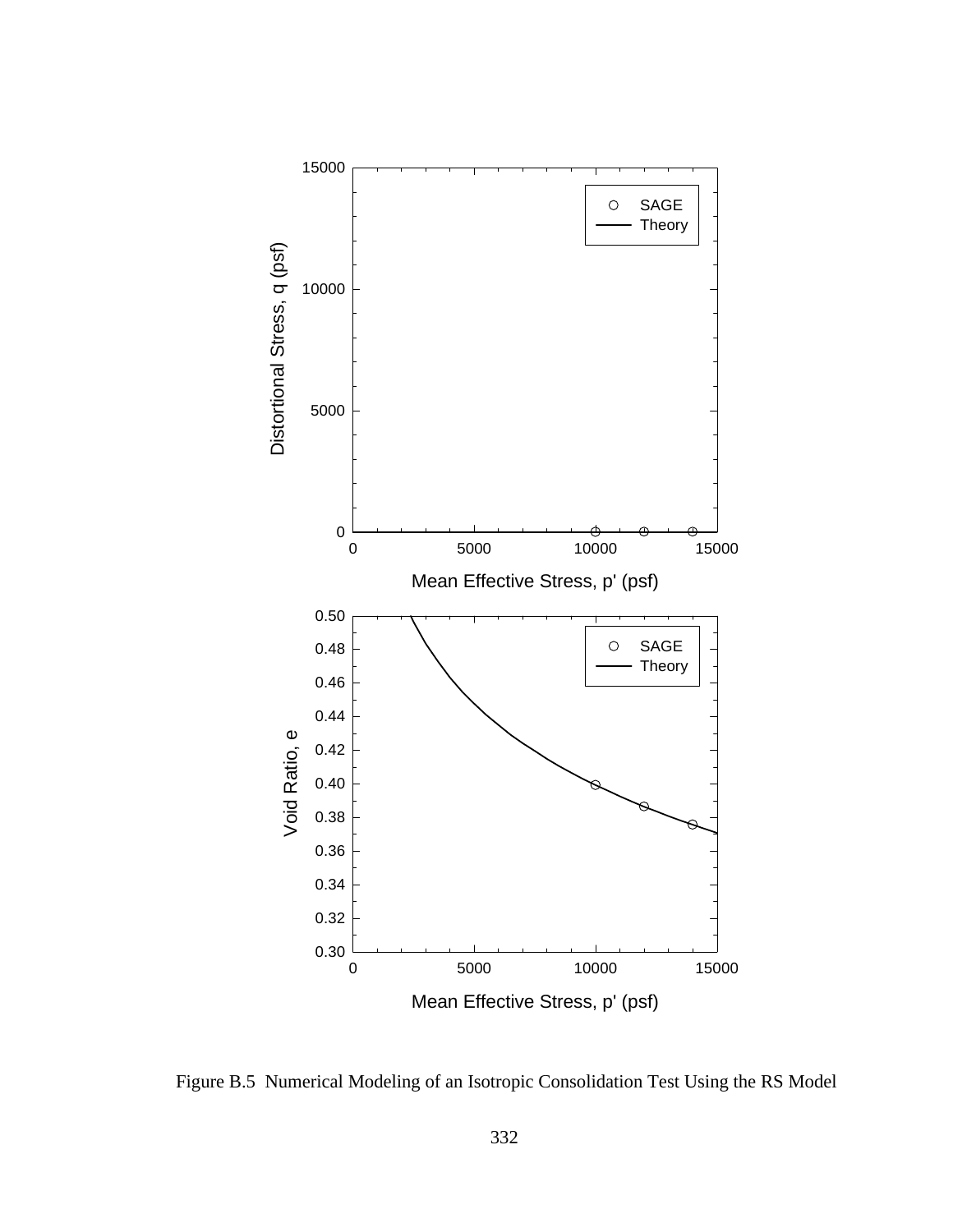

Figure B.6 Predictions of Plane Strain Compression of Normally Consolidated Soil-Bentonite Using SAGE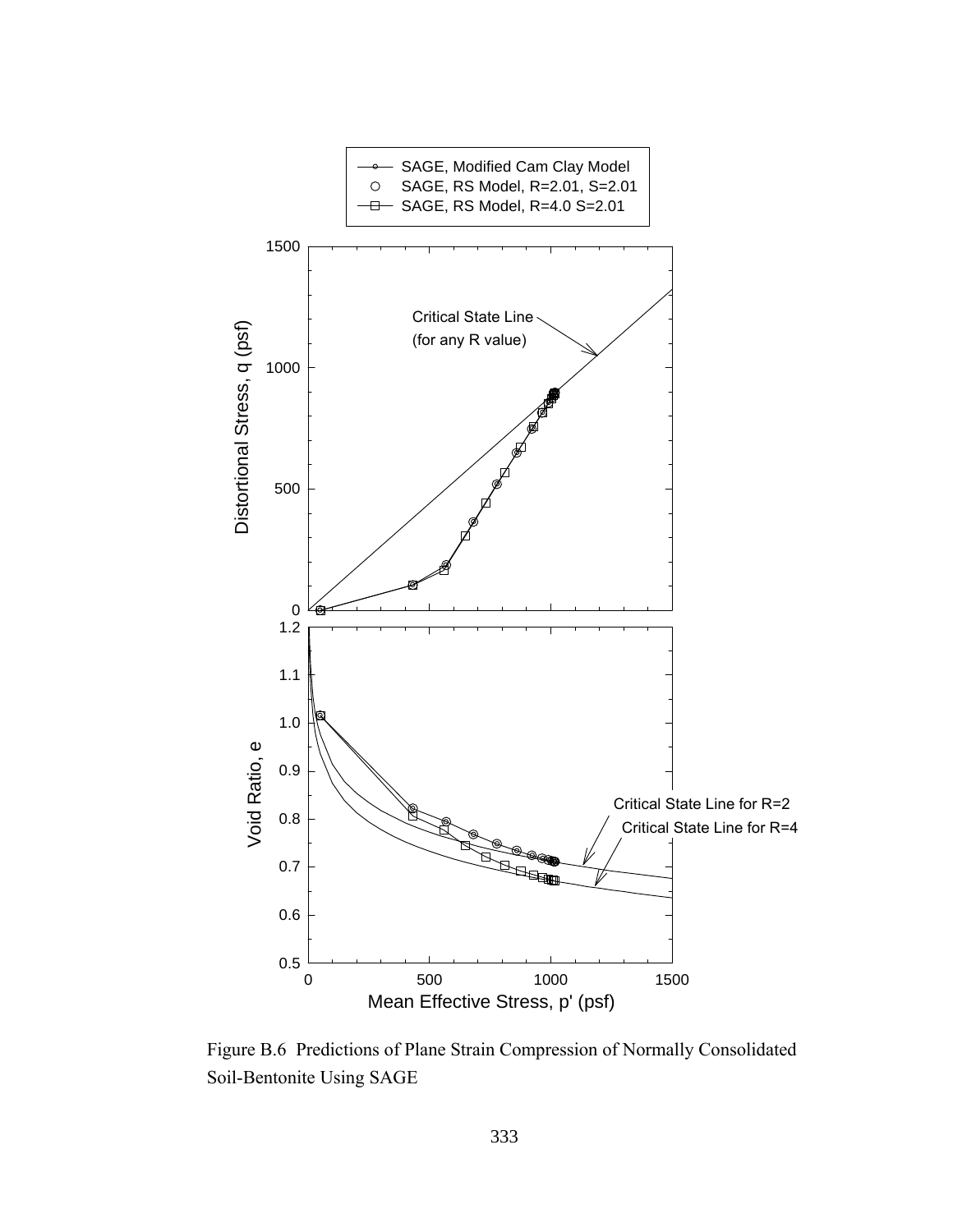

Figure B.7 Predictions of Plane Strain Compression of Over Consolidated Soil-Bentonite Using SAGE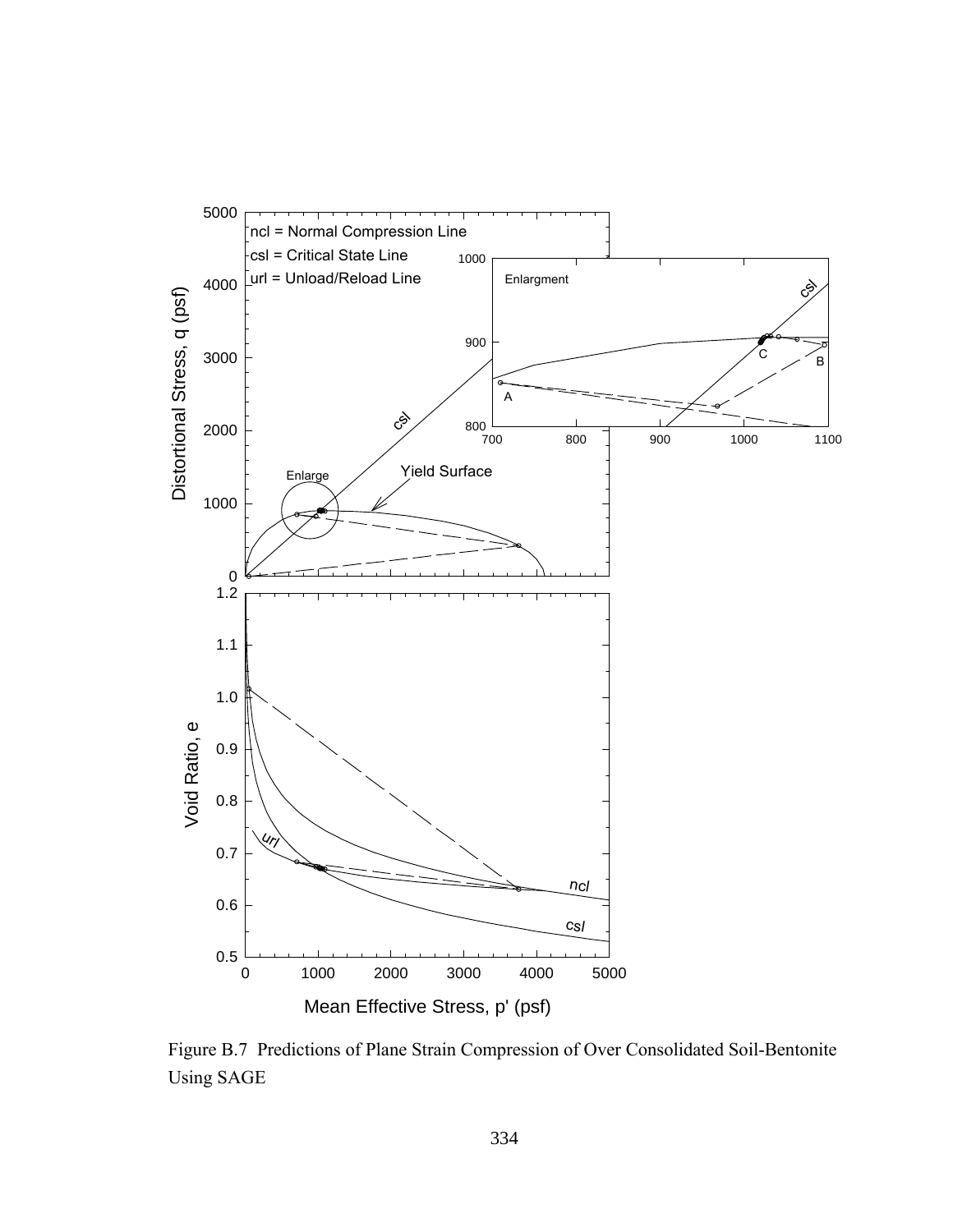

Figure B.8 Stresses in Soil-Bentonite at Center of Trench for Arching Analysis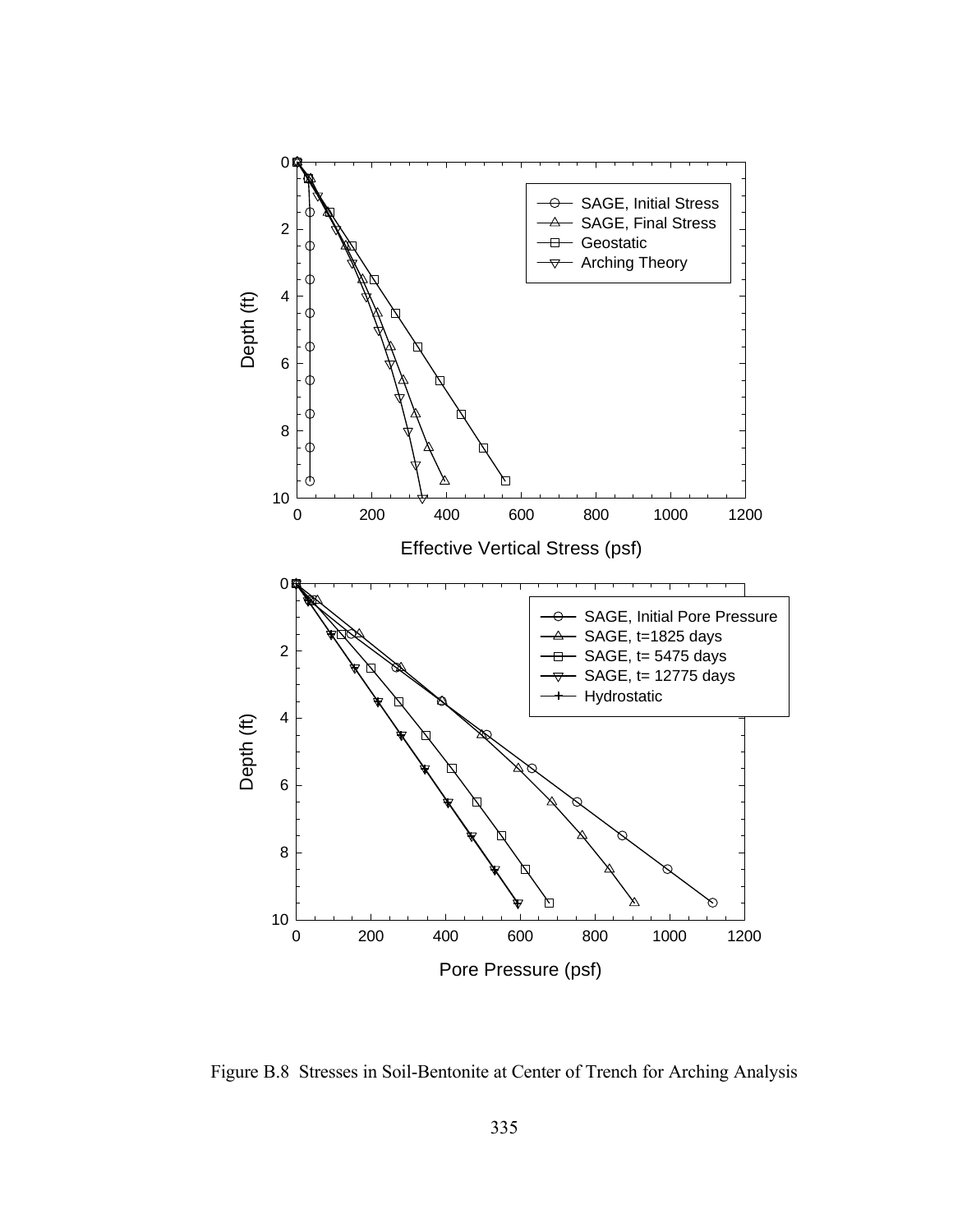

Figure B.9 Displaced Mesh for Arching Analysis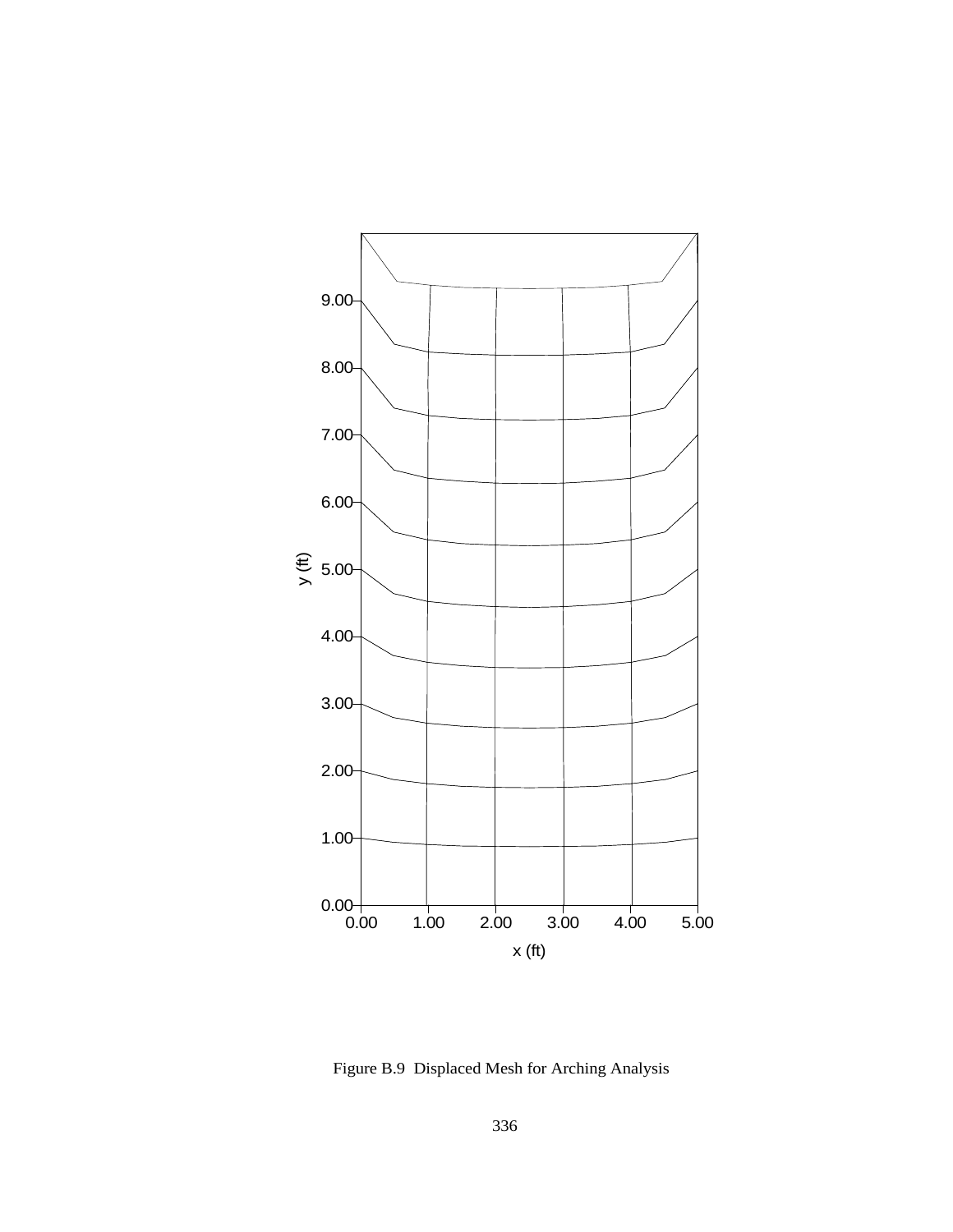

Figure B.10 Stress-Strain Behavior of a Long Thin 2-D Element of Soil-Bentonite Using RS Model